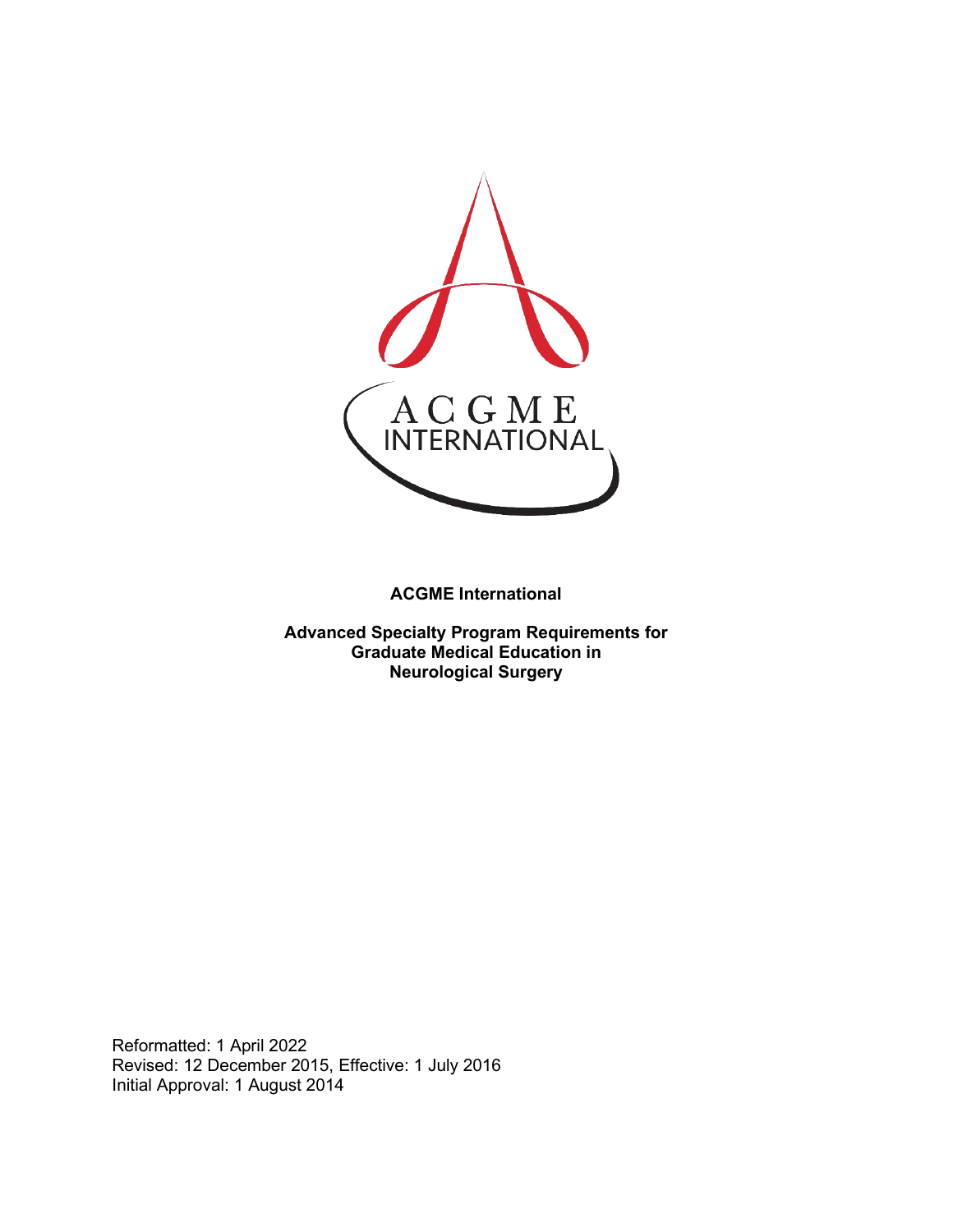## **ACGME International Specialty Program Requirements for Graduate Medical Education in Neurological Surgery**

#### **Int. Introduction**

*Background and Intent: Programs must achieve and maintain Foundational Accreditation according to the ACGME-I Foundational Requirements prior to receiving Advanced Specialty Accreditation. The Advanced Specialty Requirements noted below complement the ACGME-I Foundational Requirements. For each section, the Advanced Specialty Requirements should be considered together with the Foundational Requirements.*

## **Int. I. Definition and Scope of the Specialty**

Neurological surgery is the surgical specialty that provides: operative and nonoperative management (prevention, diagnosis, evaluation, interpretation of imaging, treatment, critical care, and rehabilitation) of disorders of the central, peripheral, and autonomic nervous systems, including their supporting structures and vascular supply; the evaluation and treatment of pathological processes that modify the function or activity of the nervous system, including the hypophysis; and the operative and non-operative management of pain.

## **Int. II. Duration of Education**

Int. II.A. The educational program in neurological surgery must be 84 or 96 months in length.

#### **I. Institution**

## **I.A. Sponsoring Institution**

- I.A.1. The Sponsoring Institution should also sponsor ACGME-I-accredited programs in anesthesiology, general surgery, internal medicine, neurology, pediatrics, and radiology.
- I.A.2. There should be clinical resources in anesthesiology, critical care, emergency medicine, endocrinology, ophthalmology, otolaryngology, pathology, and psychiatry for the education of residents.

#### **I.B. Participating Sites**

- I.B.1. All participating sites in the program should have at least 100 major neurological surgery procedures per year distributed among the spectrum of cases listed in Advanced Specialty Requirement III.D.1.b).(2).
- I.B.1.a) Exceptions to the required number of major neurological surgery procedures would necessitate the offering of special clinical resources (e.g., stereotaxy, trauma, or pediatric neurological surgery) that significantly augment the availability of index cases for residents.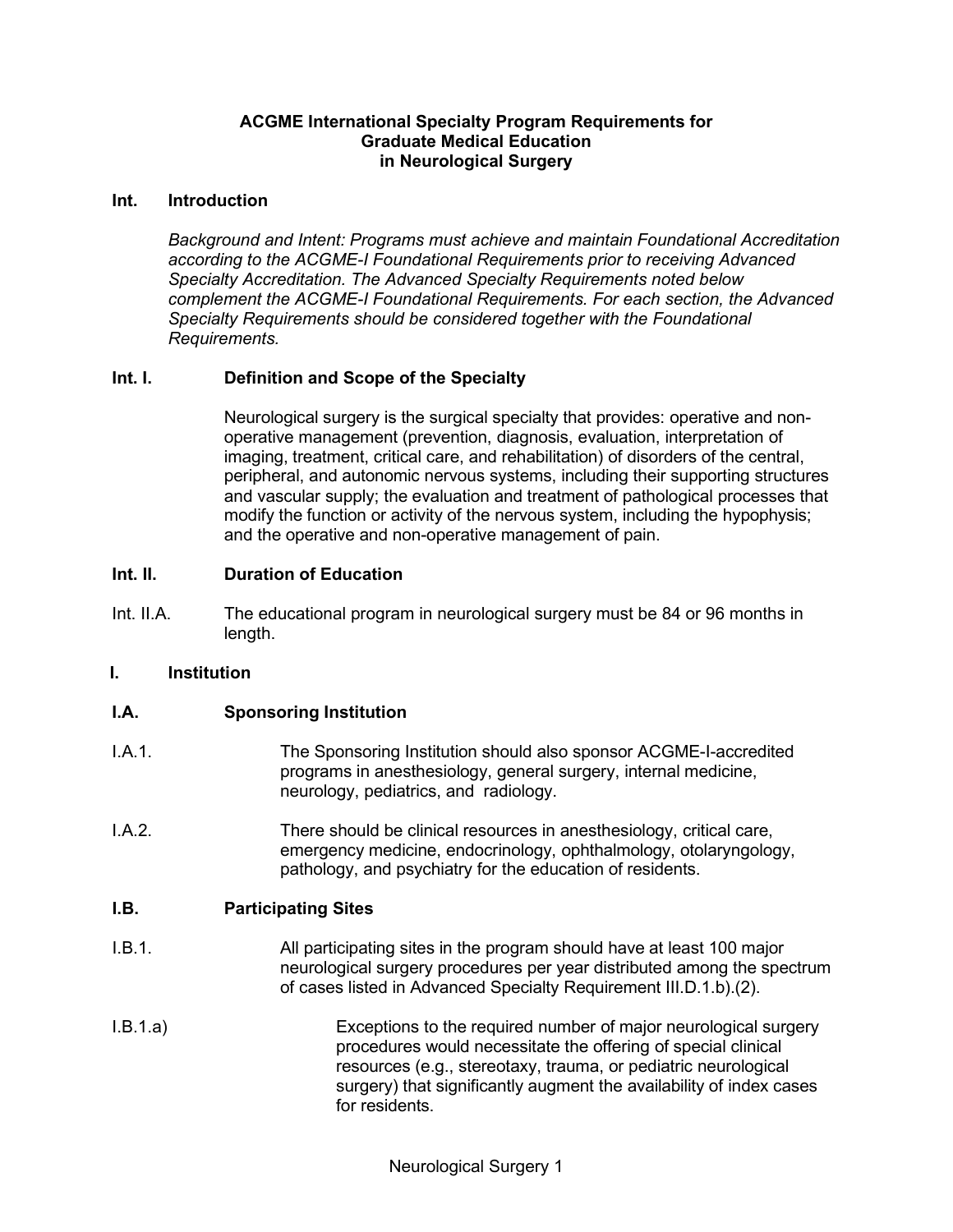| I.B.2. | Participating sites should not be so geographically remote from one |
|--------|---------------------------------------------------------------------|
|        | another as to provide an undue travel burden to residents.          |

### **II. Program Personnel and Resources**

| II.A. | <b>Program Director</b> |
|-------|-------------------------|
|-------|-------------------------|

See International Foundational Requirements, Section II.A.

## **II.B. Faculty**

- II.B.1. There must be a minimum of three faculty neurological surgeons at the primary clinical site.
- II.B.2. Site directors at each participating site must:
- II.B.2.a) be qualified neurological surgeons appointed by and accountable to the program director for the educational activities at their respective site;
- II.B.2.b) be responsible for the education and evaluation of the residents at their respective site;
- II.B.2.c) supervise the teaching activities and monitor the professional standing of other faculty neurological surgeons at their respective sites; and,
- II.B.2.d) have major clinical responsibilities at their respective site.
- II.B.3. Physician faculty members must:
- III.B.3.a) have an established, in-depth understanding of pathophysiology and clinical neurosurgical practice;
- III.B.3.b) demonstrate elements of evidence-based practice; and,
- III.B.3.c) document ongoing participation in activities that expose them to new developments in the field.
- **II.C. Other Program Personnel**

See International Foundational Requirements, Section II.C.

## **II.D. Resources**

II.D.1. Patient Population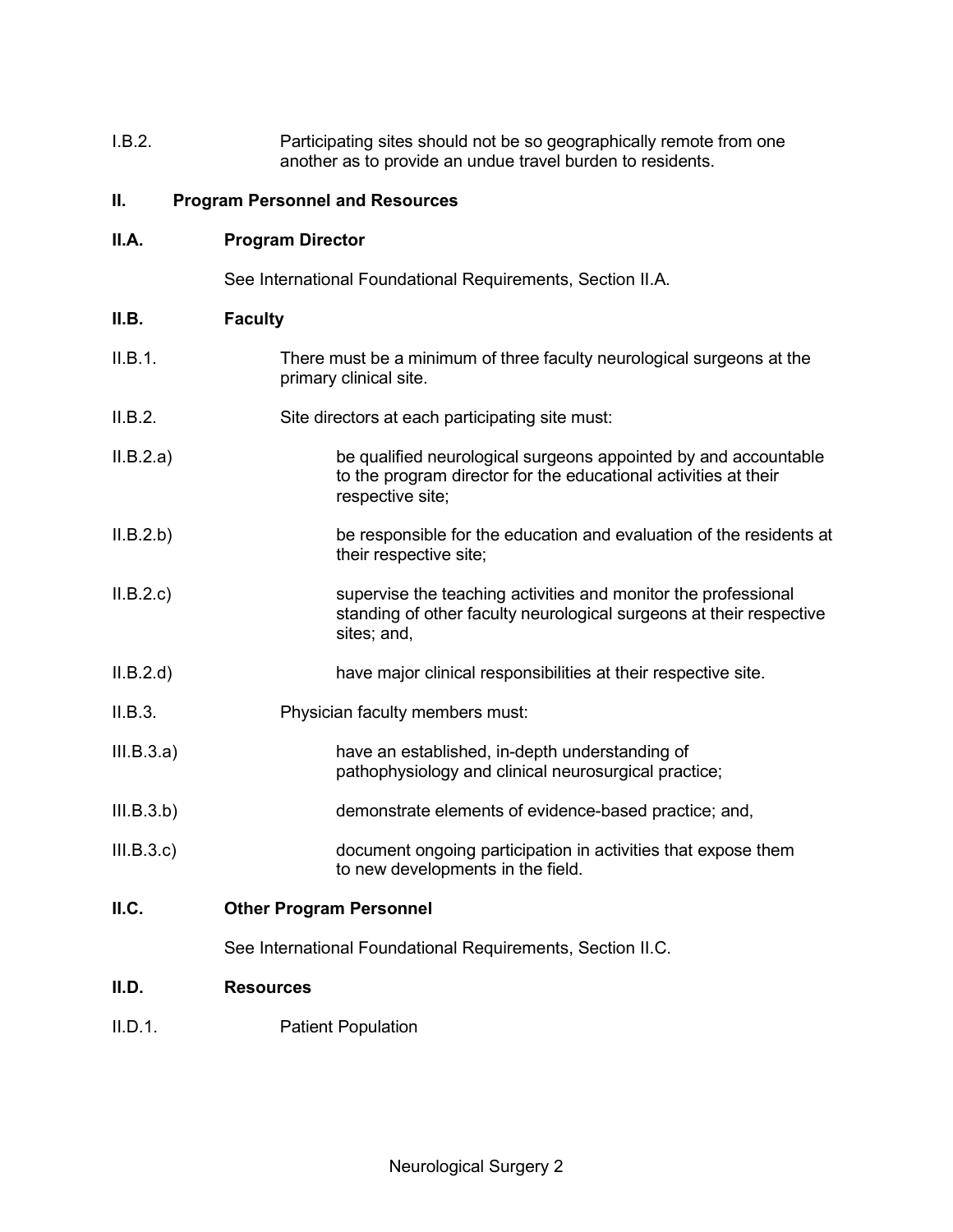| II.D.1.a)      | There must be a sufficient number and variety of patients admitted<br>each year across all clinical facilities available to the program to<br>ensure that residents participate in the care of patients suffering<br>from the full spectrum of neurosurgical conditions. |
|----------------|--------------------------------------------------------------------------------------------------------------------------------------------------------------------------------------------------------------------------------------------------------------------------|
| II.D.1.b       | Within the total clinical facilities available to the program, there<br>should be a minimum of 500 major neurological surgery<br>procedures per year per graduating resident.                                                                                            |
| ILD.1.b)(1)    | Residents' surgical cases should represent a well-<br>balanced spectrum of neurological surgery cases in both<br>adults and children, to include:                                                                                                                        |
| ILD.1.b)(1)(a) | cerebrospinal fluid diversion procedures, including<br>endoscopy, endovascular neurological surgery, and<br>functional/epilepsy surgery;                                                                                                                                 |
| ILD.1.b)(1)(b) | craniotomies for trauma, neoplasms, aneurysms,<br>and vascular malformations;                                                                                                                                                                                            |
| ILD.1.b)(1)(c) | extracranial carotid artery surgery                                                                                                                                                                                                                                      |
| ILD.1.b)(1)(d) | transsphenoidal and stereotaxic surgery, including<br>radiosurgery;                                                                                                                                                                                                      |
| ILD.1.b)(1)(e) | pain management; and,                                                                                                                                                                                                                                                    |
| ILD.1.b)(1)(f) | spinal procedures, of a sufficient number and<br>variety, using modern techniques.                                                                                                                                                                                       |
| II.D.2.        | <b>Inpatient Facilities</b>                                                                                                                                                                                                                                              |
| II.D.2.a)      | Inpatient facilities should have an adequate number of beds,<br>support personnel, and proper equipment to ensure quality<br>education, support for peri-operative care of index case patient<br>volume thresholds, and excellence in overall patient care.              |
| II.D.2.b       | Neurological surgery beds should be on a unit designated for the<br>care of neurological surgery patients.                                                                                                                                                               |
| II.D.3.        | <b>Research Facilities</b>                                                                                                                                                                                                                                               |
| II.D.3.a)      | There should be space and support personnel for research<br>identified in the neurological surgery division or department, with<br>active research and publication efforts.                                                                                              |
| II.D.3.b)      | Clinical and/or basic research opportunities should be available to<br>residents, with faculty member supervision.                                                                                                                                                       |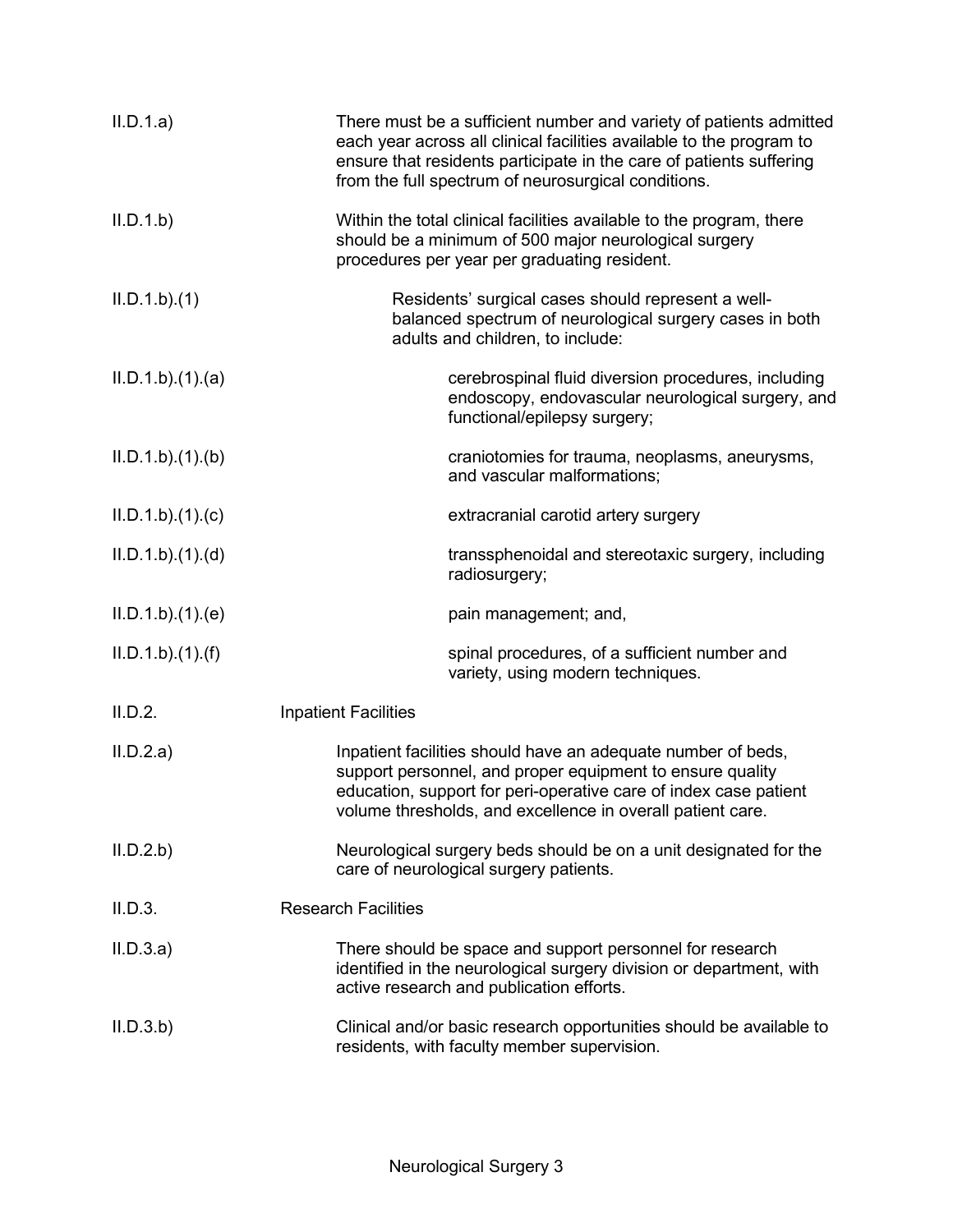### **III. Resident Appointment**

### **III.A. Eligibility Criteria**

See International Foundational Requirements, Section III.A.

#### **III.B. Number of Residents**

III.B.1. There should be at least one resident in each year of the program.

### **III.C. Resident Transfers**

See International Foundational Requirements, Section III.C.

### **IV. Specialty-Specific Educational Program**

## **IV.A. ACGME-I Competencies**

- IV.A.1. The program must integrate the following ACGME-I Competencies into the curriculum. IV.A.1.a) Professionalism IV.A.1.a).(1) Residents must demonstrate a commitment to professionalism and an adherence to ethical principles. Residents must demonstrate: IV.A.1.a).(1).(a) compassion, integrity, and respect for others; IV.A.1.a).(1).(b) responsiveness to patient needs that supersedes self-interest;
- IV.A.1.a).(1).(c) respect for patient privacy and autonomy;
- IV.A.1.a).(1).(d) accountability to patients, society, and the profession;
- IV.A.1.a).(1).(e) sensitivity and responsiveness to a diverse patient population, including to diversity in gender, age, culture, race, religion, disabilities, and sexual orientation;
- IV.A.1.a).(1).(f) TV.A.1.a).(1).(f) Sensitivity to each patient's pain, emotional state, and gender/ethnicity issues; and,
- $IV.A.1.a)(1)(g)$  the ability to discuss death honestly, sensitively, patiently, and compassionately.
- IV.A.1.b) Patient Care and Procedural Skills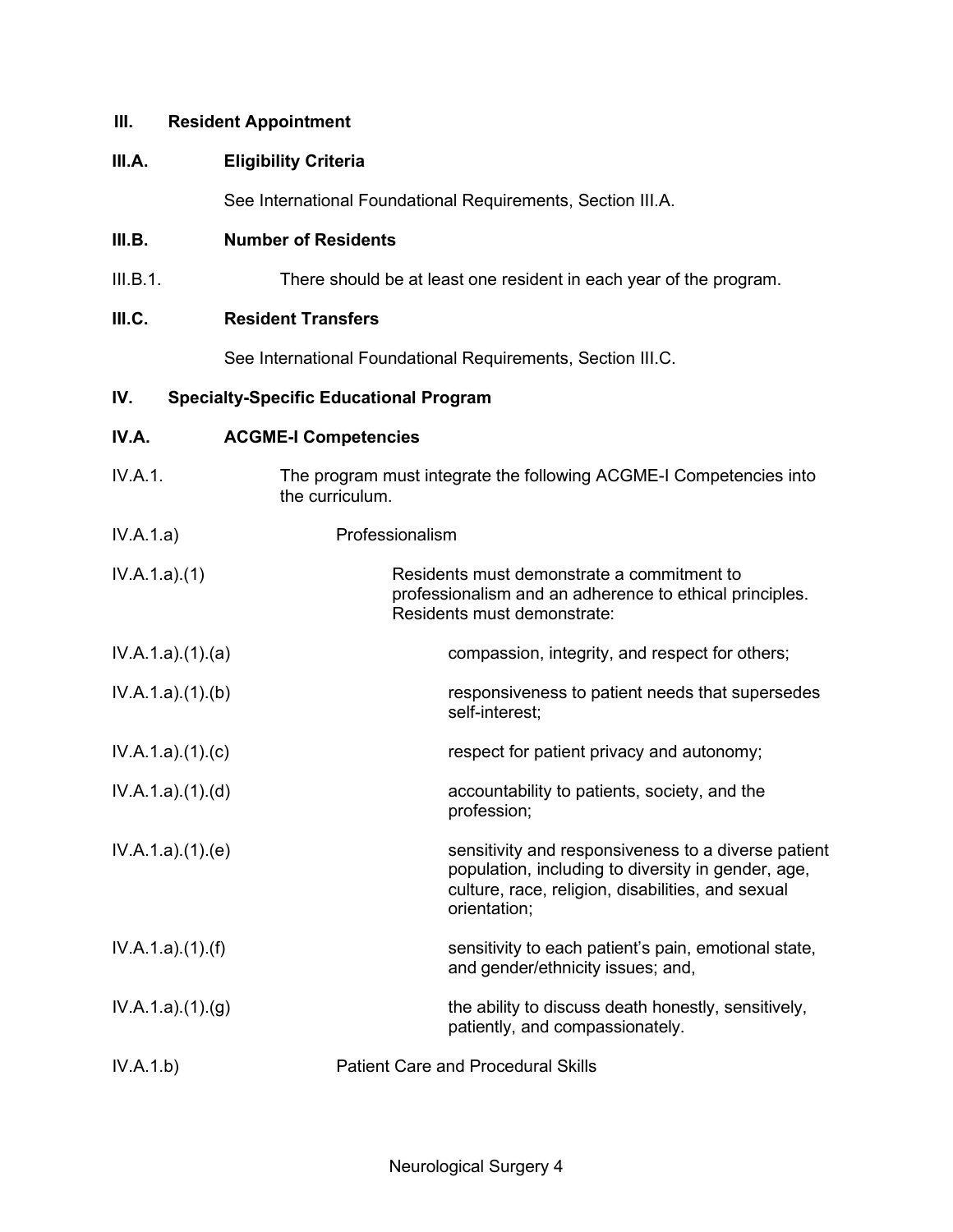| IV.A.1.b)(1)             | Residents must provide patient care that is compassionate,<br>appropriate, and effective for the treatment of health<br>problems and the promotion of health. Residents must<br>demonstrate competence in: |
|--------------------------|------------------------------------------------------------------------------------------------------------------------------------------------------------------------------------------------------------|
| IV.A.1.b)(1)(a)          | gathering essential patient information in a timely<br>manner;                                                                                                                                             |
| IV.A.1.b)(1)(b)          | synthesizing and properly utilizing acquired patient<br>data;                                                                                                                                              |
| IV.A.1.b)(1)(c)          | generating a differential diagnosis and properly<br>sequencing critical actions for patient care,<br>including managing complications and morbidity<br>and mortality;                                      |
| IV.A.1.b)(1)(d)          | generating and implementing an effective plan of<br>management;                                                                                                                                            |
| IV.A.1.b)(1)(e)          | prioritizing and stabilizing multiple patients<br>simultaneously;                                                                                                                                          |
| IV.A.1.b)(1)(f)          | performing neurosurgical operative procedures,<br>including;                                                                                                                                               |
| IV.A.1.b).(1).(f).(i)    | adult cranial procedures, to include:                                                                                                                                                                      |
| IV.A.1.b)(1)(f)(ii)      | craniotomy for brain tumors;                                                                                                                                                                               |
| IV.A.1.b)(1)(f)(iii)     | craniotomy for intracranial vascular<br>lesions;                                                                                                                                                           |
| IV.A.1.b)(1).(f)(iv)     | craniotomy for pain;                                                                                                                                                                                       |
| IV.A.1.b)(1)(f)(v)       | craniotomy for trauma;                                                                                                                                                                                     |
| IV.A.1.b)(1).(f)(vi)     | endovascular/interventional procedures for<br>intracranial cerebrovascular and neuro-<br>oncologic conditions;                                                                                             |
| IV.A.1.b)(1)(f)(vii)     | extracranial vascular procedures (open<br>surgery and endovascular);                                                                                                                                       |
| IV.A.1.b).(1).(f).(viii) | functional procedures;                                                                                                                                                                                     |
| IV.A.1.b)(1)(f)(ix)      | radiosurgery; and,                                                                                                                                                                                         |
| IV.A.1.b)(1).(f)(x)      | ventriculoperitoneal (VP) shunt.                                                                                                                                                                           |
| IV.A.1.b)(1)(g)          | performing adult spinal procedures, including:                                                                                                                                                             |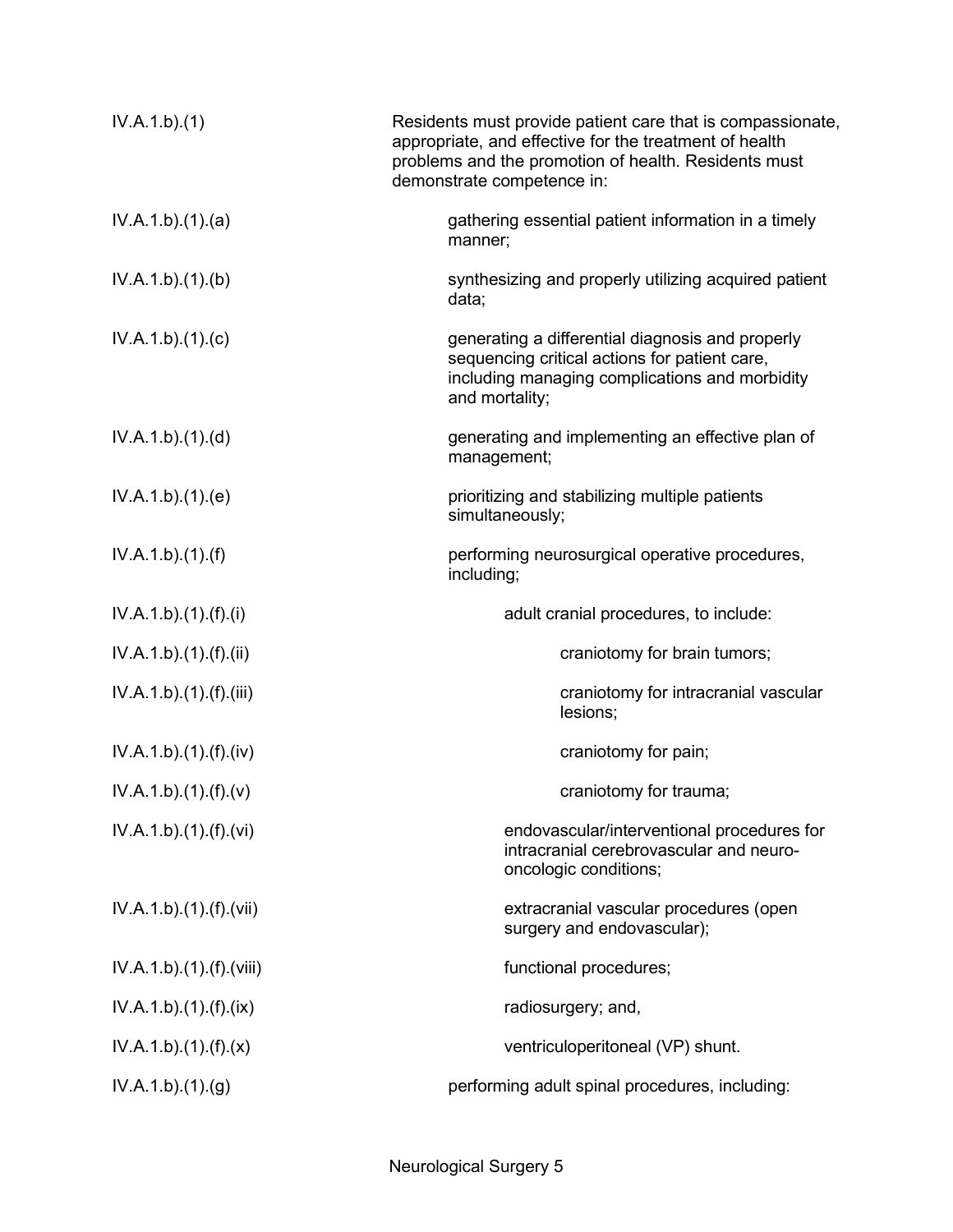| IV.A.1.b)(1)(g)(i)        | anterior cervical approaches for<br>decompression/stabilization;                                                                                                                                                                                          |
|---------------------------|-----------------------------------------------------------------------------------------------------------------------------------------------------------------------------------------------------------------------------------------------------------|
| IV.A.1.b).(1).(g).(ii)    | posterior cervical approaches for<br>decompression/stabilization;                                                                                                                                                                                         |
| IV.A.1.b)(1)(g)(iii)      | interventional procedures for spinal<br>conditions;                                                                                                                                                                                                       |
| IV.A.1.b) (1) (g) (iv)    | lumbar discectomy;                                                                                                                                                                                                                                        |
| IV.A.1.b)(1)(g)(v)        | peripheral nerve procedures; and,                                                                                                                                                                                                                         |
| IV.A.1.b) (1) (g) (vi)    | thoracic/lumbar instrumentation fusion.                                                                                                                                                                                                                   |
| IV.A.1.b)(1)(h)           | performing pediatric procedures, including:                                                                                                                                                                                                               |
| IV.A.1.b)(1).(h)(i)       | craniotomy for brain tumor;                                                                                                                                                                                                                               |
| IV.A.1.b)(1)(h)(ii)       | spinal procedures, including Chiari<br>decompressions, laminectomy for<br>dysraphism, laminectomy for spinal tumors,<br>laminectomy for syingomyelia, and<br>correction of spinal deformity;                                                              |
| IV.A.1.b)(1)(h)(iii)      | craniotomy for trauma; and,                                                                                                                                                                                                                               |
| IV.A.1.b) (1) (h) (iv)    | VP shunt.                                                                                                                                                                                                                                                 |
| IV.A.1.b)(1)(i)           | performing craniotomy for epilepsy for adult and<br>pediatric patients;                                                                                                                                                                                   |
| IV.A.1.b)(1)(j)           | assessing post-operative recovery, recognizing and<br>treating complications, communicating with referring<br>physicians, and developing the physician-patient<br>relationship;                                                                           |
| IV.A.1.b)(1)(k)           | analyzing patient outcomes; and,                                                                                                                                                                                                                          |
| IV.A.1.b)(1)(I)           | providing health care services aimed at preventing<br>health problems and maintaining health.                                                                                                                                                             |
| IV.A.1.c)                 | <b>Medical Knowledge</b>                                                                                                                                                                                                                                  |
| $IV.A.1.c.$ (1)           | Residents must demonstrate knowledge of established<br>and evolving biomedical clinical, epidemiological, and<br>social-behavioral sciences, as well as the application of<br>this knowledge to patient care. Residents must<br>demonstrate knowledge of: |
| $IV.A.1.c$ . $(1).$ $(a)$ | neurosurgical emergencies;                                                                                                                                                                                                                                |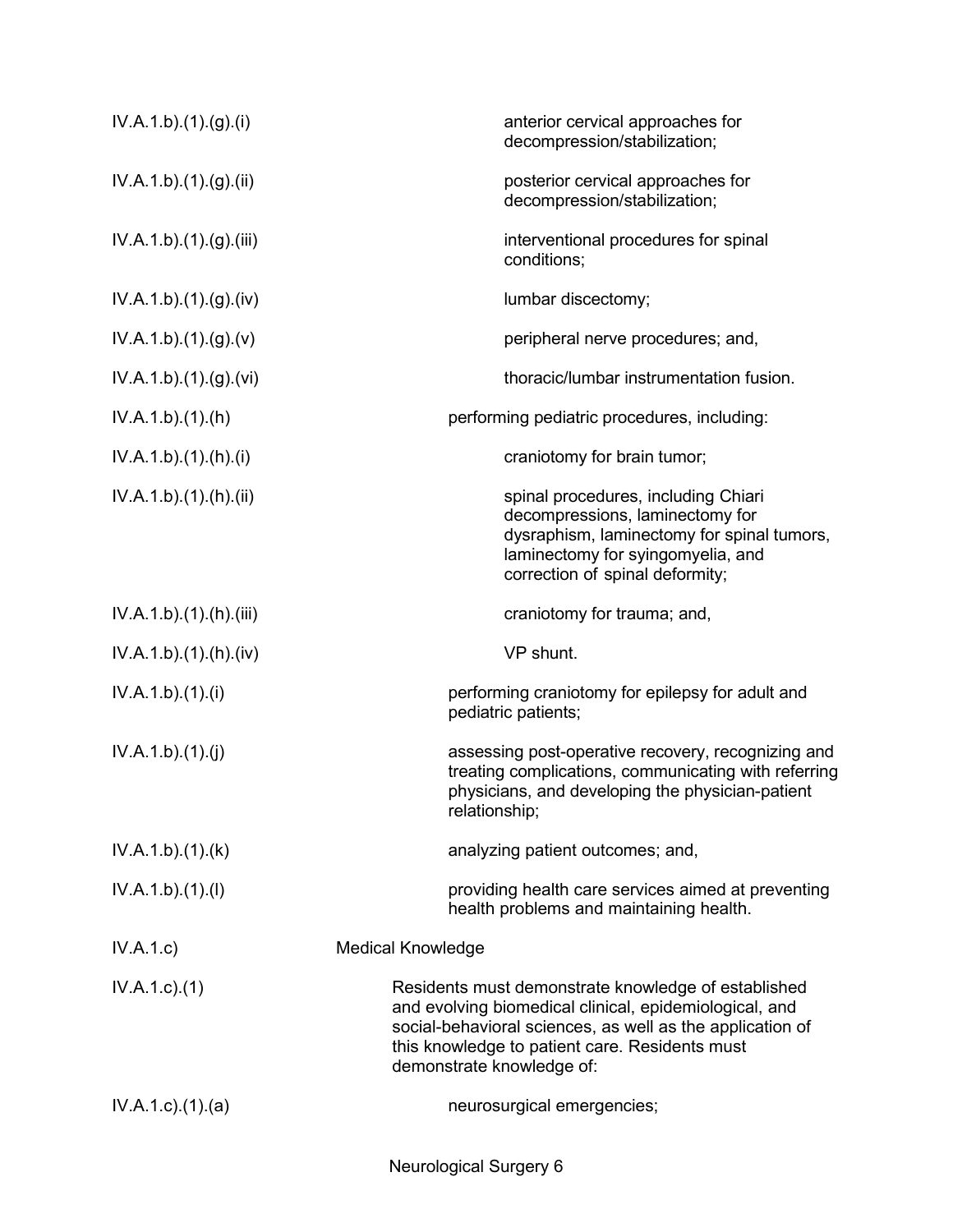| $IV.A.1.c$ . $(1).$ (b)              | treating neurosurgical conditions, including:                                                                                                                                                                                                                                                                                                           |
|--------------------------------------|---------------------------------------------------------------------------------------------------------------------------------------------------------------------------------------------------------------------------------------------------------------------------------------------------------------------------------------------------------|
| IV.A.1.c)(1)(b)(i)                   | cerebrovascular disorders;                                                                                                                                                                                                                                                                                                                              |
| $IV.A.1.c$ ). $(1)$ . $(b)$ . $(ii)$ | functional neurosurgery;                                                                                                                                                                                                                                                                                                                                |
| $IV.A.1.c$ . $(1).$ (b). $(iii)$     | neurocritical care;                                                                                                                                                                                                                                                                                                                                     |
| $IV.A.1.c$ . $(1).$ (b). $(iv)$      | neuro-oncology;                                                                                                                                                                                                                                                                                                                                         |
| $IV.A.1.c$ ). $(1)$ . $(b)$ . $(v)$  | pain;                                                                                                                                                                                                                                                                                                                                                   |
| $IV.A.1.c$ . $(1).$ $(b)$ . $(vi)$   | pediatric neurological surgery;                                                                                                                                                                                                                                                                                                                         |
| IV.A.1.c).(1).(b).(vii)              | peripheral nerve disorders;                                                                                                                                                                                                                                                                                                                             |
| IV.A.1.c).(1).(b).(viii)             | spinal disorders; and,                                                                                                                                                                                                                                                                                                                                  |
| $IV.A.1.c$ . $(1).$ $(b).$ $(ix)$    | trauma.                                                                                                                                                                                                                                                                                                                                                 |
| $IV.A.1.c$ ). $(1).$ (c)             | different medical practice models and delivery<br>systems and how to best utilize them to care for<br>an individual patient; and,                                                                                                                                                                                                                       |
| $IV.A.1.c$ . $(1).$ $(d)$            | study design and statistical methods.                                                                                                                                                                                                                                                                                                                   |
| IV.A.1.d)                            | Practice-based Learning and Improvement                                                                                                                                                                                                                                                                                                                 |
| IV.A.1.d.(1)                         | Residents must demonstrate the ability to investigate and<br>evaluate their care of patients, to appraise and assimilate<br>scientific evidence, and to continuously improve patient<br>care based on constant self-evaluation and lifelong<br>learning. Residents are expected to develop skills and<br>habits to be able to meet the following goals: |
| IV.A.1.d)(1)(a)                      | identify strengths, deficiencies, and limits in one's<br>knowledge and expertise;                                                                                                                                                                                                                                                                       |
| IV.A.1.d.(1).(b)                     | identify and perform appropriate learning activities;                                                                                                                                                                                                                                                                                                   |
| IV.A.1.d)(1)(c)                      | incorporate evidence-based principles in their<br>clinical practice;                                                                                                                                                                                                                                                                                    |
| IV.A.1.d)(1.(d))                     | incorporate formative evaluation feedback into daily<br>practice;                                                                                                                                                                                                                                                                                       |
| IV.A.1.d)(1)(e)                      | locate, appraise, and assimilate evidence from<br>scientific studies related to their patients' health<br>problems;                                                                                                                                                                                                                                     |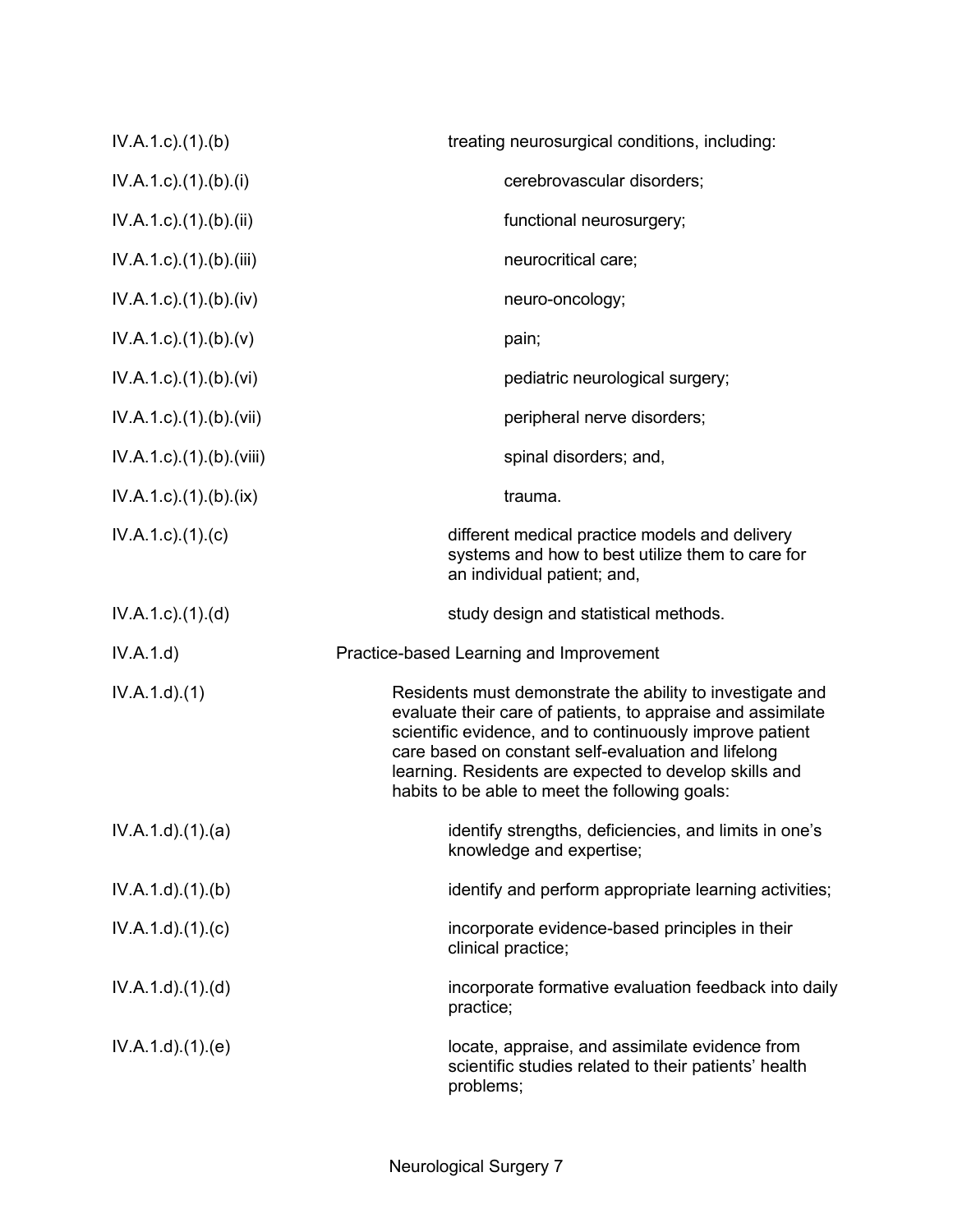| IV.A.1.d)(1.(f))             | participate in the education of patients, patients'<br>families, students, other residents, and other health<br>professionals;                                                                                             |
|------------------------------|----------------------------------------------------------------------------------------------------------------------------------------------------------------------------------------------------------------------------|
| IV.A.1.d.(1). <sub>(g)</sub> | set learning and improvement goals;                                                                                                                                                                                        |
| IV.A.1.d.(1).(h)             | systematically analyze practice using quality<br>improvement methods, and implement changes<br>with the goal of practice improvement; and,                                                                                 |
| IV.A.1.d)(1)(i)              | use information technology to optimize learning.                                                                                                                                                                           |
| IV.A.1.e)                    | Interpersonal and Communication Skills                                                                                                                                                                                     |
| IV.A.1.e. (1)                | Residents must demonstrate interpersonal and<br>communication skills that result in the effective exchange<br>of information and collaboration with patients, their<br>families, and health professionals. Residents must: |
| IV.A.1.e. (1). (a)           | communicate effectively with patients, patients'<br>families, and the public, as appropriate, across a<br>broad range of socioeconomic and cultural<br>backgrounds;                                                        |
| IV.A.1.e. (1)(b)             | communicate effectively with physicians, other<br>health professionals, and health-related agencies;                                                                                                                       |
| IV.A.1.e. (1). (c)           | work effectively as a member or leader of a health<br>care team or other professional group;                                                                                                                               |
| IV.A.1.e. (1). (d)           | act in a consultative role to other physicians and<br>health professionals;                                                                                                                                                |
| IV.A.1.e. (1). (e)           | maintain comprehensive, timely, and legible<br>medical records, if applicable;                                                                                                                                             |
| IV.A.1.e. (1). (f)           | demonstrate effective written communication skills;                                                                                                                                                                        |
| IV.A.1.e. (1)(g)             | demonstrate effective listening and non-verbal<br>communication skills;                                                                                                                                                    |
| IV.A.1.e. (1).(h)            | demonstrate an effective therapeutic relationship<br>with patients and their families, with respect for<br>diversity and cultural, ethnic, spiritual, emotional,<br>and age-specific differences; and,                     |
| IV.A.1.e. (1).(i)            | involve patients and their families in medical<br>decisions, including decisions related to palliative<br>care, end-of-life care, and withdrawal of care.                                                                  |
| IV.A.1.f)                    | <b>Systems-based Practice</b>                                                                                                                                                                                              |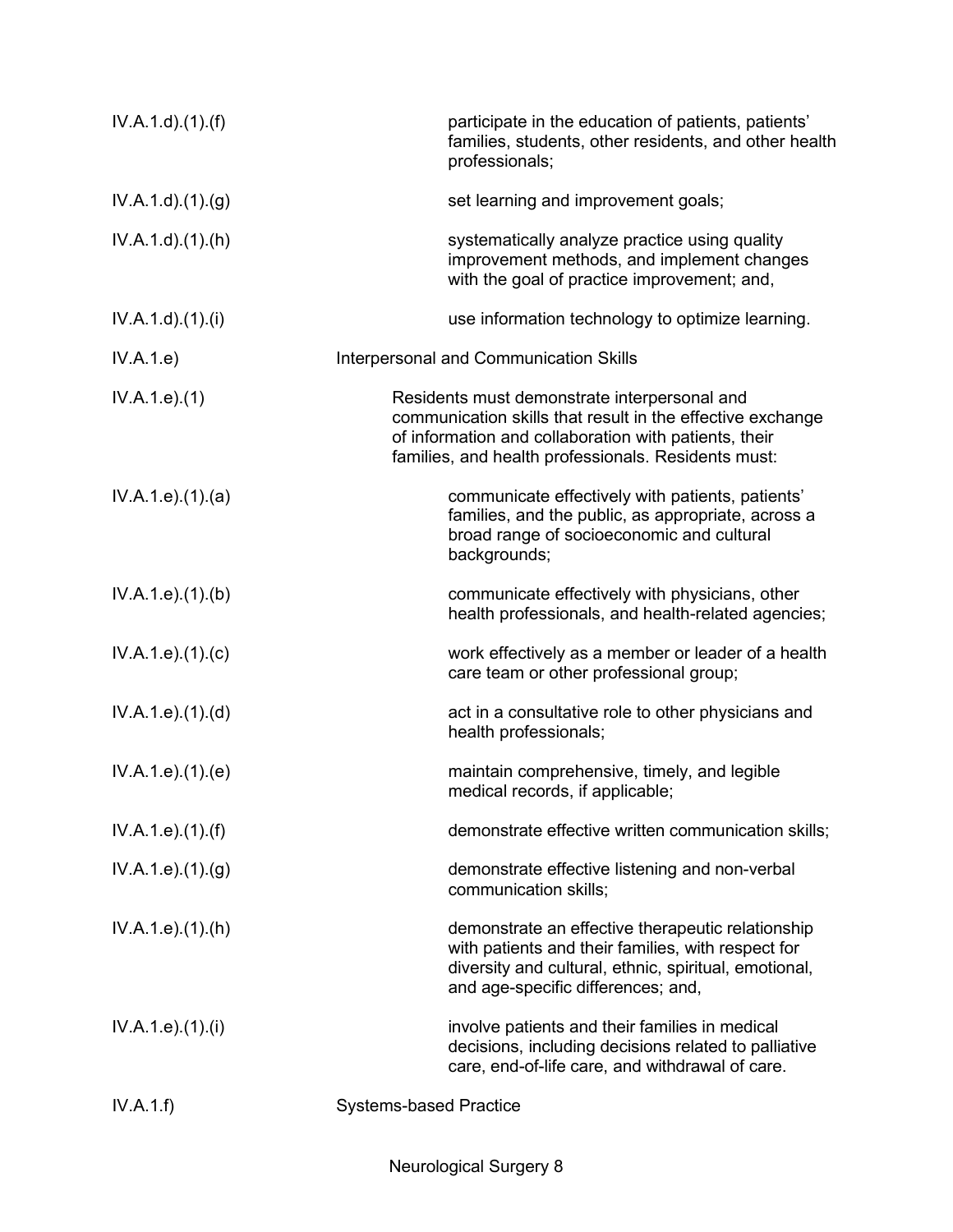| IV.A.1.f)(1)      | Residents must demonstrate an awareness of and<br>responsiveness to the larger context and system of health<br>care, as well as the ability to call effectively on other<br>resources in the system to provide optimal health care.<br>Residents must:                                           |  |
|-------------------|--------------------------------------------------------------------------------------------------------------------------------------------------------------------------------------------------------------------------------------------------------------------------------------------------|--|
| IV.A.1.f)(1)(a)   | work effectively in various health care delivery<br>settings and systems relevant to their clinical<br>specialty;                                                                                                                                                                                |  |
| IV.A.1.f)(1)(b)   | coordinate patient care within the health care<br>system relevant to their clinical specialty;                                                                                                                                                                                                   |  |
| IV.A.1.f)(1)(c)   | incorporate considerations of cost awareness and<br>risk-benefit analysis in patient and/or population-<br>based care as appropriate;                                                                                                                                                            |  |
| IV.A.1.f)(1)(d)   | advocate for quality patient care and optimal patient<br>care systems;                                                                                                                                                                                                                           |  |
| IV.A.1.f)(1)(e)   | work in interprofessional teams to enhance patient<br>safety and improve patient care quality;                                                                                                                                                                                                   |  |
| IV.A.1.f).(1).(f) | participate in identifying system errors and<br>implementing potential systems solutions; and,                                                                                                                                                                                                   |  |
| IV.A.1.f)(1)(g)   | assess, appropriately use, and evaluate the<br>effectiveness of the resources, providers, and<br>systems necessary to provide optimal<br>neurosurgical care.                                                                                                                                     |  |
| IV.B.             | <b>Regularly Scheduled Educational Activities</b>                                                                                                                                                                                                                                                |  |
| IV.B.1.           | Conferences must be coordinated among participating sites to<br>allow attendance by a majority of faculty members and residents.                                                                                                                                                                 |  |
| IV.B.2.           | A conference attendance record for both residents and faculty<br>members should be maintained.                                                                                                                                                                                                   |  |
| IV.B.3.           | Residents should be protected from clinical responsibilities<br>during didactics.                                                                                                                                                                                                                |  |
| IV.B.4.           | Didactic sessions must include:                                                                                                                                                                                                                                                                  |  |
| IV.B.4.a)         | basic sciences, neuropathology, radiation oncology, and basic<br>physics as they relate to tumors of the central nervous system<br>and the late effects of radiation on the central nervous system, as<br>well as topics related to all required patient care and medical<br>knowledge outcomes; |  |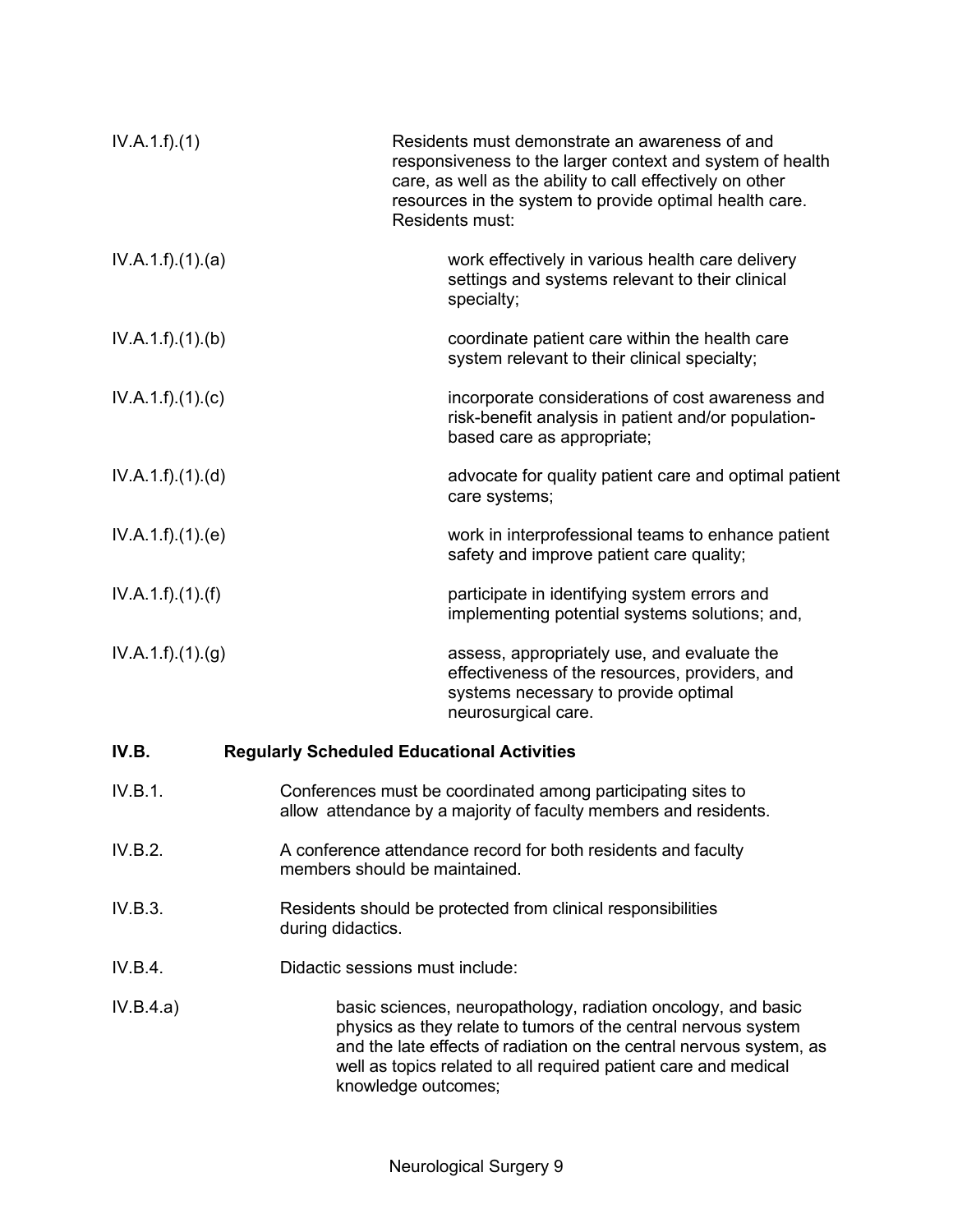| IV.B.4.b)     | the surgical, endovascular, radiation therapy, and conservative<br>management of adult and pediatric patients with disorders of<br>the nervous system;                                                                                                |
|---------------|-------------------------------------------------------------------------------------------------------------------------------------------------------------------------------------------------------------------------------------------------------|
| IV.B.4.c)     | disorders of the brain, meninges, skull (including skull base),<br>and their blood supply, including the surgical and endovascular<br>treatment of disorders of the intracranial and extracranial<br>vasculature supplying the brain and spinal cord; |
| IV.B.4.d)     | disorders of the pituitary gland;                                                                                                                                                                                                                     |
| IV.B.4.e)     | disorders of the spinal cord, meninges, and vertebral<br>column, including those that may require treatment by<br>fusion, instrumentation, or endovascular techniques;                                                                                |
| IV.B.4.f)     | disorders of the cranial, peripheral, and spinal nerves<br>throughout their distribution; and,                                                                                                                                                        |
| IV.B.4.g)     | neuroradiology, including endovascular surgical neuroradiology,<br>and neuropathology designed specifically for neurological surgery<br>residents.                                                                                                    |
| IV.B.4.g. (1) | These didactic sessions should be taught by qualified<br>neuroradiologists and preferably endovascular neurological<br>surgeons, and neuropathologists.                                                                                               |
| IV.C.         | <b>Clinical Experiences</b>                                                                                                                                                                                                                           |
| IV.C.1.       | The first year of education must be organized so that residents participate<br>in clinical and didactic activities to:                                                                                                                                |
| IV.C.1.a)     | develop the knowledge, attitudes, and skills needed to formulate<br>principles and assess, plan, and initiate treatment of patients with<br>surgical and medical problems;                                                                            |
| IV.C.1.b)     | be involved in the care of patients with surgical and medical<br>emergencies, multiple organ system trauma, and nervous system<br>injuries and diseases;                                                                                              |
| IV.C.1.c)     | gain experience in the care of critically ill surgical and medical<br>patients;                                                                                                                                                                       |
| IV.C.1.d)     | participate in the pre-, intra-, and post-operative care of surgical<br>patients; and,                                                                                                                                                                |
| IV.C.1.e)     | develop basic surgical skills and an understanding of surgical<br>anesthesia, including anesthetic risks and the management of<br>intra-operative anesthetic complications.                                                                           |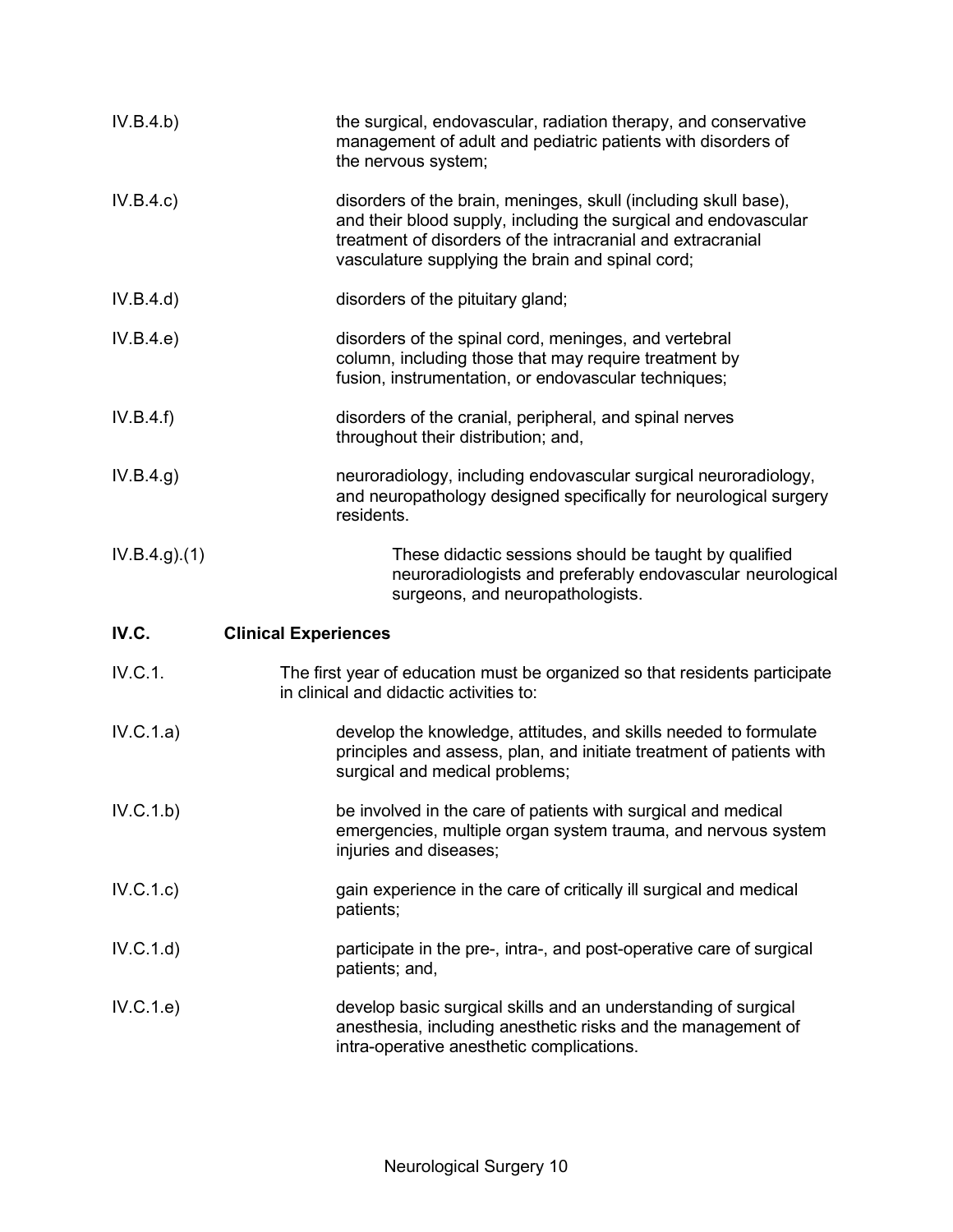| IV.C.2.                   | The program must provide at least 54 months of clinical neurological<br>surgery education at the primary clinical site or at an approved<br>participating site.                                                                    |
|---------------------------|------------------------------------------------------------------------------------------------------------------------------------------------------------------------------------------------------------------------------------|
| IV.C.2.a)                 | At least 21 months of neurological surgery education must occur at<br>the primary clinical site.                                                                                                                                   |
| IV.C.2.b)                 | There must be a minimum of six months of structured education in<br>general patient care and at least 42 months of operative<br>neurological surgery.                                                                              |
| IV.C.2.c)                 | During the first 18 months of education, residents must have at<br>least three months of basic clinical neuroscience education and at<br>least three months of critical care education applicable to the<br>neurosurgical patient. |
| IV.C.2.c.1)               | Critical care education must include experience in the<br>following procedures:                                                                                                                                                    |
| $IV.C.2.c$ . $(1).$ $(a)$ | airway management (intubation/tracheostomy);                                                                                                                                                                                       |
| IV.C.2.c)(1)(b)           | arterial line placement;                                                                                                                                                                                                           |
| $IV.C.2.c$ ). $(1).$ (c)  | arteriography;                                                                                                                                                                                                                     |
| $IV.C.2.c$ . $(1).$ $(d)$ | central venous pressure (CVP) line placement;                                                                                                                                                                                      |
| $IV.C.2.c$ . $(1).$ (e)   | cervical spine traction (tongs/halo);                                                                                                                                                                                              |
| $IV.C.2.c$ ). $(1).(f)$   | external ventricular drain;                                                                                                                                                                                                        |
| IV.C.2.c.1. (1). (g)      | intracranial pressure (ICP) monitor placement;                                                                                                                                                                                     |
| IV.C.2.c).(1).(h)         | stereotactic frame placement; and,                                                                                                                                                                                                 |
| $IV.C.2.c.$ (1).(i)       | VP shunt tap/programming.                                                                                                                                                                                                          |
| IV.C.3.                   | Resident experiences must include:                                                                                                                                                                                                 |
| IV.C.3.a)                 | participating in the management, including critical care and<br>surgical care, of adult and pediatric patients, which should include<br>the full spectrum of neurosurgical disorders;                                              |
| IV.C.3.b)                 | making pre-operative decisions and participating in procedures,<br>including surgical, endovascular, interventional, and radiological<br>procedures; and,                                                                          |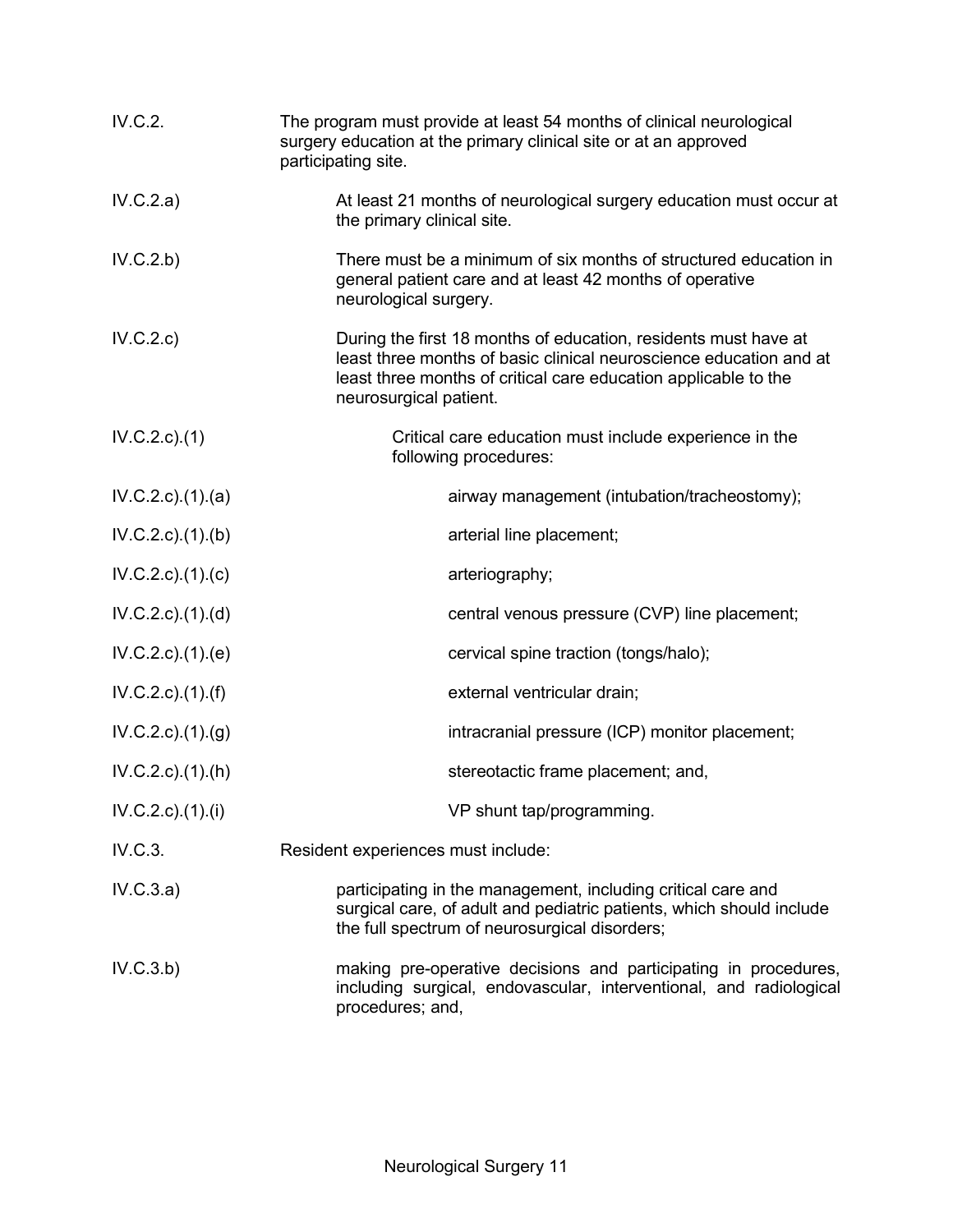| IV.C.3.c)   | active involvement in post-operative care and follow-up evaluation<br>of their patients, to develop skills in assessing post-operative<br>recovery, recognizing and treating complications, communicating<br>with referring physicians, and developing the physician-patient<br>relationship. |
|-------------|-----------------------------------------------------------------------------------------------------------------------------------------------------------------------------------------------------------------------------------------------------------------------------------------------|
| IV.C.3.c.1) | Resident participation in and responsibility for operative<br>procedures embracing the entire neurosurgical spectrum<br>should increase progressively throughout the educational<br>program.                                                                                                  |
| IV.C.4.     | Residents must have opportunities to evaluate patients referred for<br>elective surgery in an outpatient environment.                                                                                                                                                                         |
| IV.C.4.a)   | Under appropriate supervision, this should include obtaining a<br>complete history, conducting an examination, ordering and<br>interpreting diagnostic studies, including imaging as needed, and<br>arriving independently at a diagnosis and plan of management.                             |
| IV.C.4.b)   | Consonant with their skills and level of experience, residents<br>should be actively involved in pre-operative decision-making and<br>subsequent operative procedures under the supervision of an<br>attending physician.                                                                     |
| IV.C.5.     | Residents must spend a 12-month period as chief resident on the<br>neurological surgery clinical service in the Sponsoring Institution or at<br>approved participating sites.                                                                                                                 |
| IV.C.5.a)   | The chief resident must have major or primary responsibility for<br>patient management with faculty member supervision.                                                                                                                                                                       |
| IV.C.5.b)   | The specific portion of the clinical education that constitutes the 12<br>months of chief residency must be specifically designated as the<br>chief residency experience and must be identified as such at the<br>time of program review.                                                     |
| IV.C.5.c)   | The chief resident should have administrative responsibility<br>designated by the program director.                                                                                                                                                                                           |
| IV.D.       | <b>Scholarly Activity</b>                                                                                                                                                                                                                                                                     |
| IV.D.1.     | <b>Resident Scholarly Activity</b>                                                                                                                                                                                                                                                            |
| IV.D.1.a)   | Residents must participate in the development of new knowledge,<br>learn to evaluate research findings, and develop habits of inquiry<br>as a continuing professional responsibility.                                                                                                         |
| IV.D.2.     | <b>Faculty Scholarly Activity</b>                                                                                                                                                                                                                                                             |
|             | See International Foundational Requirements, Section IV.D.2.                                                                                                                                                                                                                                  |